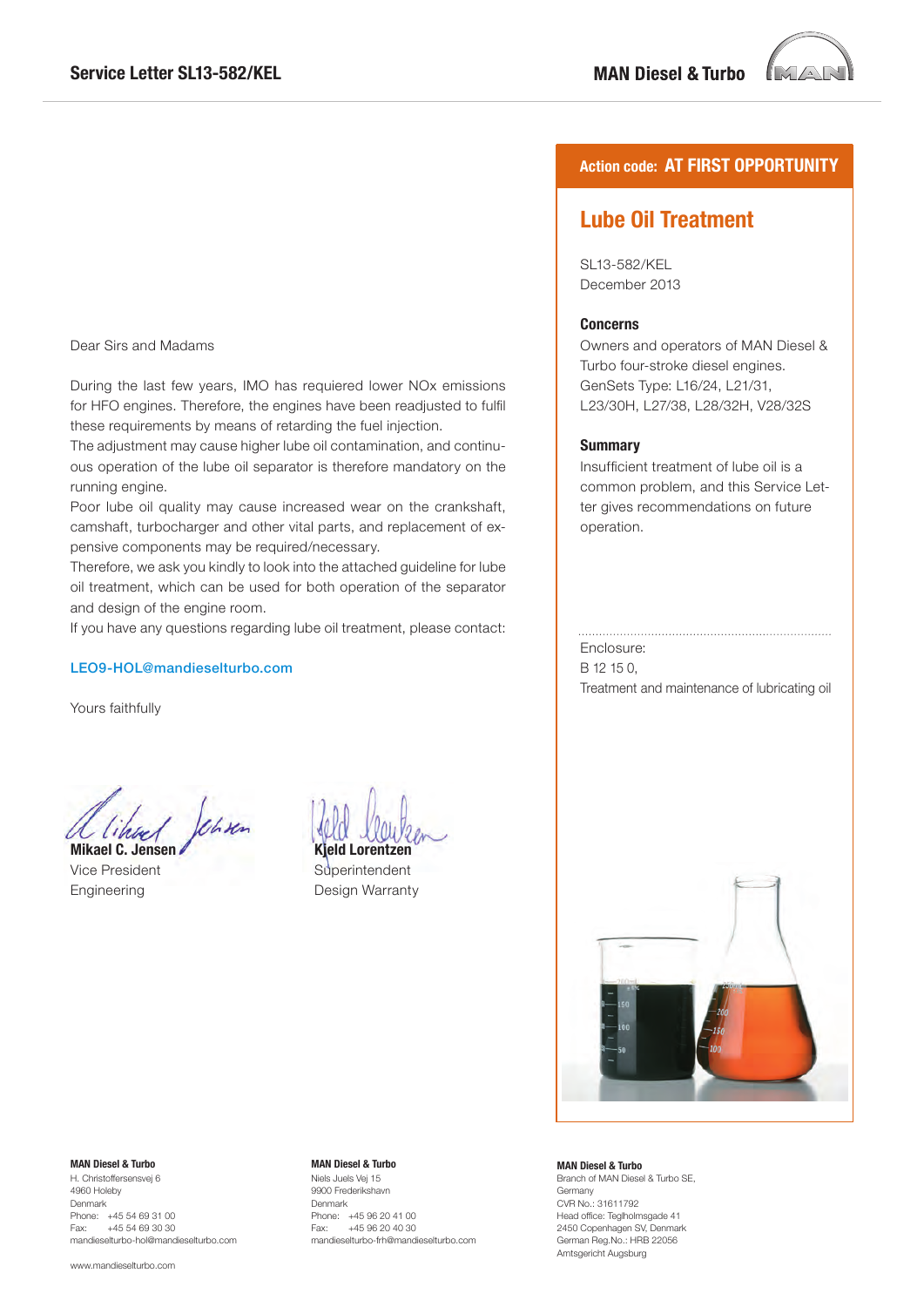1643494-3.10

# **Page 1 (7) Treatment and maintenance of lubricating oil**  $\parallel$  **B 12 15 0**

### **L32/40, L16/24, L23/30H, L28/32H, V28/32S, L21/31, L27/38, L28/32DF, V28/32DF**

### **General**

During operation of trunk engines the lubricating oil will gradually be contaminated by small particles originating from the combustion.

Engines operated on heavy fuels will normally increase the contamination due to the increased content of carbon residues and other contaminants.

Contamination of lubricating oil with either freshwater or seawater can also occur.

A certain amount of contaminants can be kept suspended in the lubricating oil without affecting the lubricating properties.

The condition of the lubricating oil must be kept under observation (on a regular basis) by analyzing oil samples. See Section 504.04 "Criteria for Cleaning/Exchange of Lubricating Oil".

The moving parts in the engine are protected by the built-on duplex full-flow lubricating oil filter. The replaceable paper filter cartridges in each filter chamber has a fineness of 10-15 microns. The safety filter, at the centre of each filter chamber, is a basket filter element, with a fineness of 60 microns (sphere passing mesh).

The pressure drop across the replaceable paper filter cartridges is one parameter indicating the contamination level. The higher the dirt content in the oil, the shorter the periods between filter cartridge replacement and cleaning.

The condition of the lubricating oil can be maintained / re-established by exchanging the lubricating oil at fixed intervals or based on analyzing oil samples.

### **Operation on Marine Diesel Oil (MDO) & Marine Gas Oil (MGO)**

For engines exclusively operated on MDO/MGO we recommend to install a built-on centrifugal bypass filter as an additional filter to the built-on full flow depth filter.

It is advisable to run bypass separator units continuously for engines operated on MDO/MGO as separator units present the best cleaning solution. Mesh filters have the disadvantage that they cannot remove water and their elements clog quickly.

## **Operation on Heavy Fuel Oil (HFO)**

HFO-operated engines require effective lubricating oil cleaning. In order to ensure a safe operation it is necessary to use supplementary cleaning equipment together with the built-on full flow depth filter.

It is mandatory to run bypass separator units continuously for engines operated on HFO, as an optimal lubricating oil treatment is fundamental for a reliable working condition. Therefore it is mandatory to clean the lubricating oil with a bypass separator unit, so that the wear rates are reduced and the lifetime of the engine is extended.

### **Bypass cleaning equipment**

As a result of normal operation, the lubricating oil contains abraded particles and combustion residues which have to be removed by the bypass cleaning system and to a certain extent by the duplex full-flow lubricating oil filter as well.

With automatic mesh filters this can result in an undesirable and hazardous continuous flushing. In view of the high cost of cleaning equipment for removing micro impurities, this equipment is only rated for a certain proportion of the oil flowing through the engine since it is installed in a bypass.

The bypass cleaning equipment is operated

▪ continuously when the engine is in operation or at standstill

For cleaning of lubricating oil the following bypass cleaning equipment can be used:

- Separator unit
- Decanter unit
- Self cleaning automatic bypass mesh filter
- Built-on centrifugal bypass filter (standard on MAN Diesel & Turbo, Holeby GenSets)
- Bypass depth filter

The decanter unit, the self-cleaning automatic bypass mesh filter and the bypass depth filter capacity must be adjusted according to maker's recommendations.

In case full flow filtration equipment is chosen, this must only be installed as in-line cleaning upstream to the duplex full-flow lubricating oil filter, built onto the engine.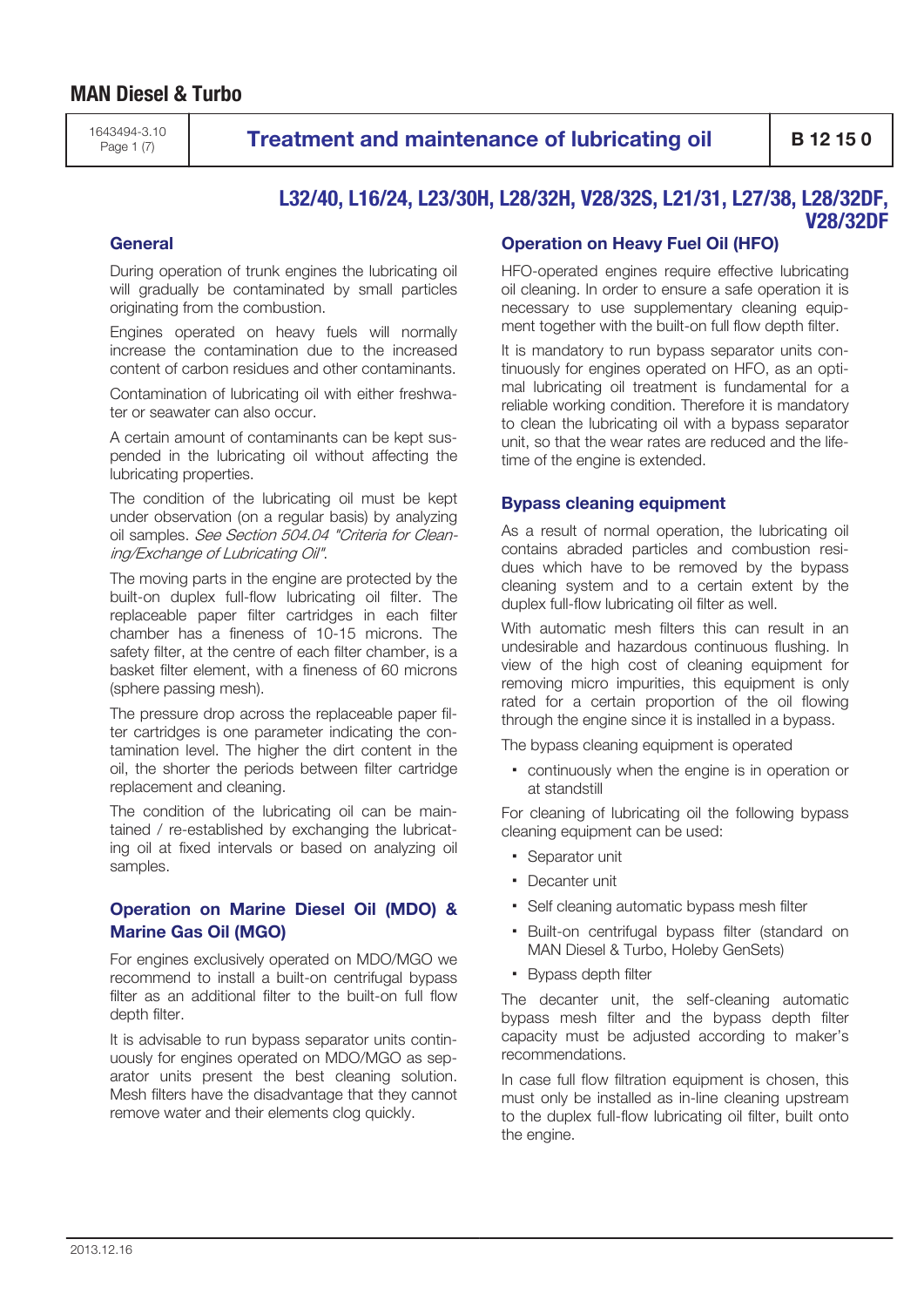**B 12 15 0 Treatment and maintenance of lubricating oil** 1643494-3.10

Page 2 (7)

# **L32/40, L16/24, L23/30H, L28/32H, V28/32S, L21/31, L27/38, L28/32DF, V28/32DF**

The most appropriate type of equipment for a particular application depends on the engine output, the type and amount of combustion residues, the annual operating time and the operating mode of the plant. Even with a relatively low number of operating hours there can be a great deal of combustion residues if, for instance, the engine is inadequately preheated and quickly accelerated and loaded.

## **Separator unit**

Continuous lubricating oil cleaning during engine operation is mandatory. An optimal lubricating oil treatment is fundamental for a reliable working condition of the engine.

If the lubricating oil is circulating without a separator unit in operation, the lubricating oil will gradually be contaminated by products of combustion, water and/or acid. In some instances cat-fines may also be present.

In order to prolong the lubricating oil lifetime and remove wear elements, water and contaminants from the lubricating oil, it is mandatory to use a bypass separator unit.

The separator unit will reduce the carbon residue content and other contaminants from combustion on engines operated on HFO, and keep the amount within MDT's recommendation, on condition that the separator unit is operated according to MDT's recommendations.

When operating a cleaning device, the following recommendations must be observed:

- The optimum cleaning effect is achieved by keeping the lubricating oil in a state of low viscosity for a long period in the separator bowl.
- Sufficiently low viscosity is obtained by preheating the lubricating oil to a temperature of 95°C - 98°C, when entering the separator bowl.
- The capacity of the separator unit must be adjusted according to MDT's recommendations.

Slow passage of the lubricating oil through the separator unit is obtained by using a reduced flow rate and by operating the separator unit 24 hours a day, stopping only for maintenance, according to maker's recommendation.

## **Lubricating oil preheating**

The installed heater on the separator unit ensures correct lubricating oil temperature during separation. When the engine is at standstill, the heater can be used for two functions:

- The oil from the sump is preheated to 95 98 °C by the heater and cleaned continuously by the separator unit.
- The heater can also be used to maintain an oil temperature of at least 40 °C, depending on installation of the lubricating oil system.

## **Cleaning capacity**

Normally, it is recommended to use a self-cleaning filtration unit in order to optimize the cleaning period and thus also optimize the size of the filtration unit. Separator units for manual cleaning can be used when the reduced effective cleaning time is taken into consideration by dimensioning the separator unit capacity.

### **Operation and design flow**

In order to calculate the required operation flow through the separator unit, MDT recommends to apply the following formula:

$$
Q = \frac{P \times 1.36 \times n}{t}
$$

- $Q =$  required operation flow [I/h]
- $P = MCR$  (maximum continuous rating) [kW]
- t = actual effective separator unit separating time per day [hour] (23.5 h separating time and 0.5 h for sludge discharge  $= 24$  h/day)
- n = number of turnovers per day of the theoretical oil volume corresponding to 1.36 [l/kW] or 1 [l/HP]

The following values for "n" are recommended:

- n = 6 for HFO operation (residual)
- n = 4 for MDO operation
- $n = 3$  for distillate fuel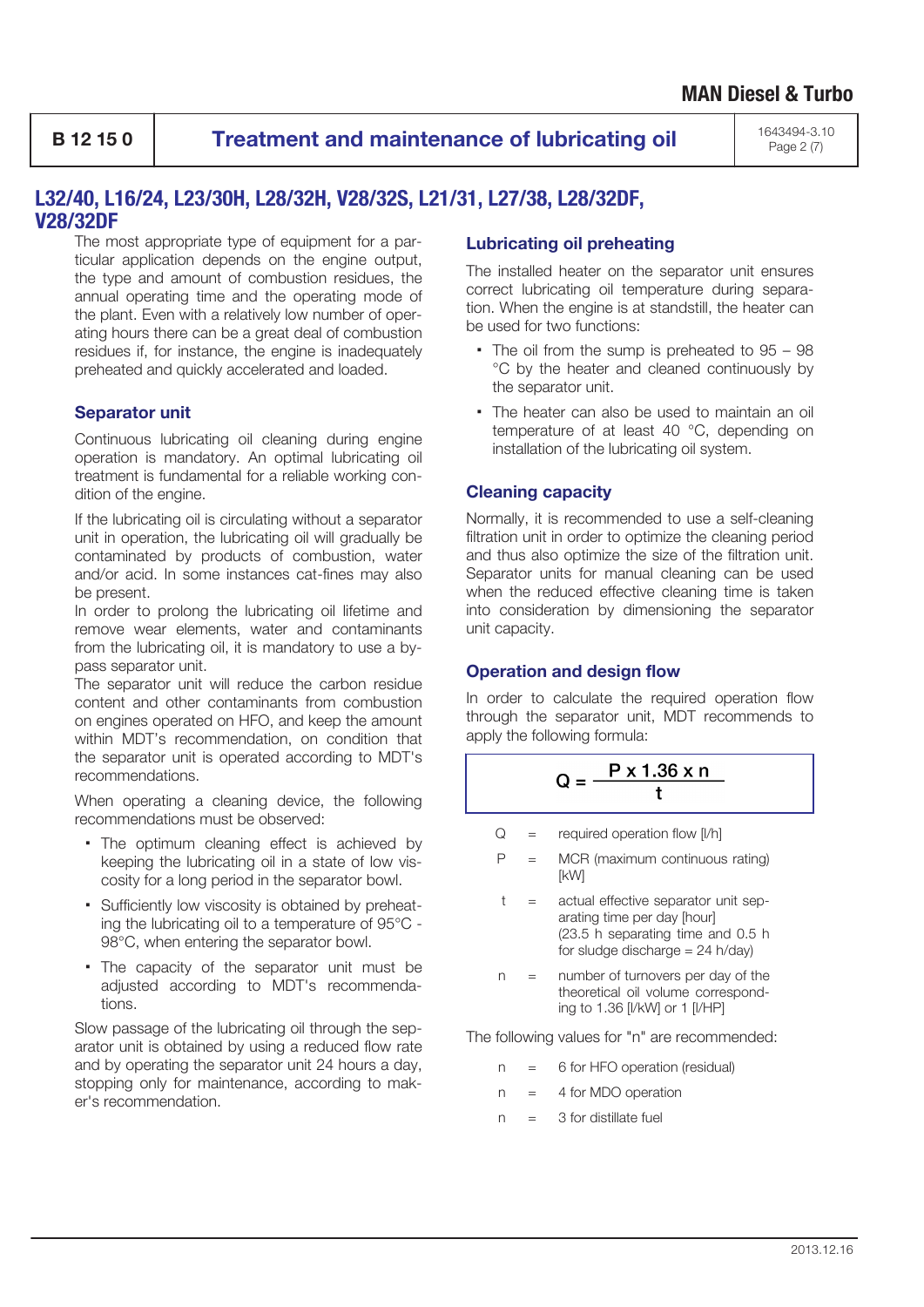# **MAN Diesel & Turbo**

1643494-3.10

Page 3 (7) **Treatment and maintenance of lubricating oil B 12 15 0** 

### **L32/40, L16/24, L23/30H, L28/32H, V28/32S, L21/31, L27/38, L28/32DF, V28/32DF**

### Example 1

For multi-engine plants, one separator unit per engine in operation is recommended.

For example, for a 1,000 kW engine operating on HFO and connected to a self-cleaning separator unit, with a daily effective separating period of 23.5 hours, the calculation is as follows:

$$
Q = \frac{1000 \times 1.36 \times 6}{23.5} = 347
$$
 J/h

To ensure optimum cleaning of the lubricating oil, the design flow must be 4 to 7 times higher than the operation flow through the separator unit.

Accordingly, the separator design flow for the example above will be in the range of 1,389-2,429 l/ h.



Figure 1: One separator per engine plant

### Example 2

As an alternative, one common separator unit for max. three engines can be installed, with one in reserve if possible.

For the calculation in this example it is necessary include the combined average power demand of the multi-engine plant. The load profile experienced for the majority of merchant vessels is that the average power demand is around 43-50% of the total GenSet power installed. With three identical engines this corresponds to 1.3-1.5 times the power of one engine.

- Bulk carrier and tankers : ~1.3 times the power of one engine
- Container vessel : ~1.5 times the power of one engine

For example, for a bulk carrier with three 1,000 kW engines operating on HFO and connected to a common self-cleaning separator unit, with a daily effective separating period of 23.5 hours, the calculation is as follows:

$$
Q = \frac{1.3 \times 1000 \times 1.36 \times 6}{23.5} = 451
$$

**Bulk carrier and tankers** 

To ensure optimum cleaning of the lubricating oil, the design flow must be 4 to 7 times higher than the operation flow through the separator unit.

The separator design flow for the example above will then be in the range of 1,806-3,157 l/h.

With an average power demand higher than 50% of the GenSet power installed, the operation flow must be based on 100% of the GenSet power installed.



Figure 2: One common separator unit for multi-engine plant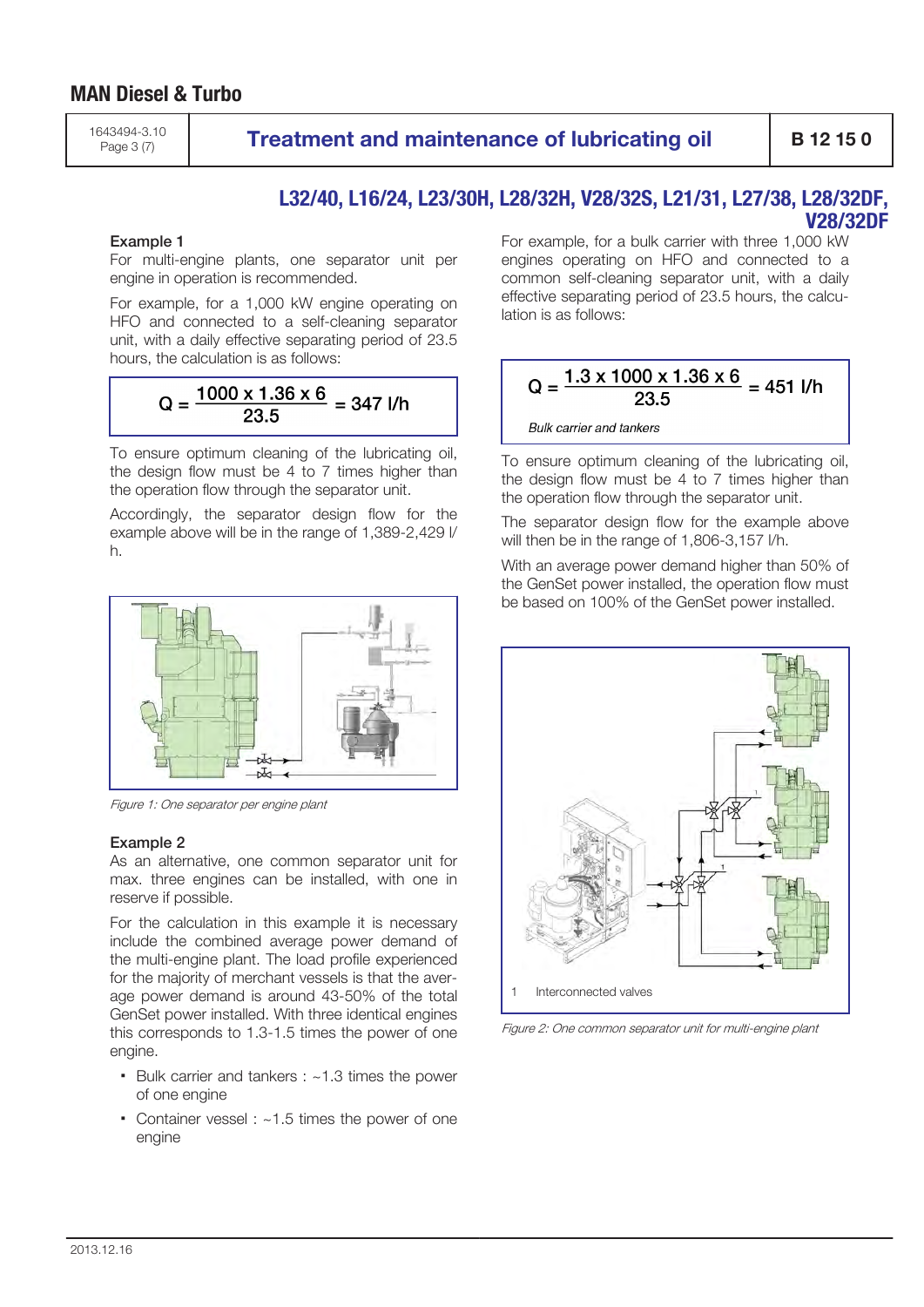**B 12 15 0 Treatment and maintenance of lubricating oil** 1643494-3.10

Page 4 (7)

# **L32/40, L16/24, L23/30H, L28/32H, V28/32S, L21/31, L27/38, L28/32DF, V28/32DF**

### **Separator unit installation**

With multi-engine plants, one separator unit per engine in operation is recommended (see figure 1), but if only one separator unit is in operation, the following layout can be used:

 $\bullet$  A common separator unit (see figure  $2$ ) can be installed, with one in reserve, if possible, for operation of all engines through a pipe system, which can be carried out in various ways. The aim is to ensure that the separator unit is only connected to one engine at a time. Thus there will be no suction and discharging from one engine to another.

It is recommended that inlet and outlet valves are connected so that they can only be changed over simultaneously.

With only one engine in operation there are no problems with separating, but if several engines are in operation for some time it is recommended to split up the separation time in turns on all operating engines.

With 2 out of 3 engines in operation the 23.5 hours separating time must be split up in around 4-6 hours intervals between changeover.

### **Stokes' law**

The operating principles of centrifugal separation are based on Stokes' Law.

$$
V = \frac{d^2 (\rho_p - \rho_l) r \omega^2}{18\mu}
$$

- $V =$  settling velocity  $[m/sec]$
- $r\omega^2$  = acceleration in centrifgal field [m/sec<sup>2</sup>]

 $d =$  diameter of particle  $[m]$ 

 $\rho_{\rm p}$  = density of particle [kg/m<sup>3</sup>]

 $\rho_{\parallel}$  = density of medium [kg/m<sup>3</sup>]

 $\mu$  = viscosity of medium  $\alpha/m$ , sec.

The rate of settling (V) for a given capacity is determined by Stokes' Law. This expression takes into account the particle size, the difference between density of the particles and the lubricating oil, and the viscosity of the lubricating oil.

Density and viscosity are important parameters for efficient separation. The greater the difference in density between the particle and the lubricating oil, the higher the separation efficiency. The settling velocity increases in inverse proportion to viscosity. However, since both density and viscosity vary with temperature, separation temperature is the critical operating parameter.

Particle size is another important factor. The settling velocity increases rapidly with particle size. This means that the smaller the particle, the more challenging the separation task. In a centrifuge, the term (rω<sup>2</sup> ) represents the centrifugal force which is several thousand times greater than the acceleration due to gravitational force. Centrifugal force enables the efficient separation of particles which are only a few microns in size.

The separation efficiency is a function of:



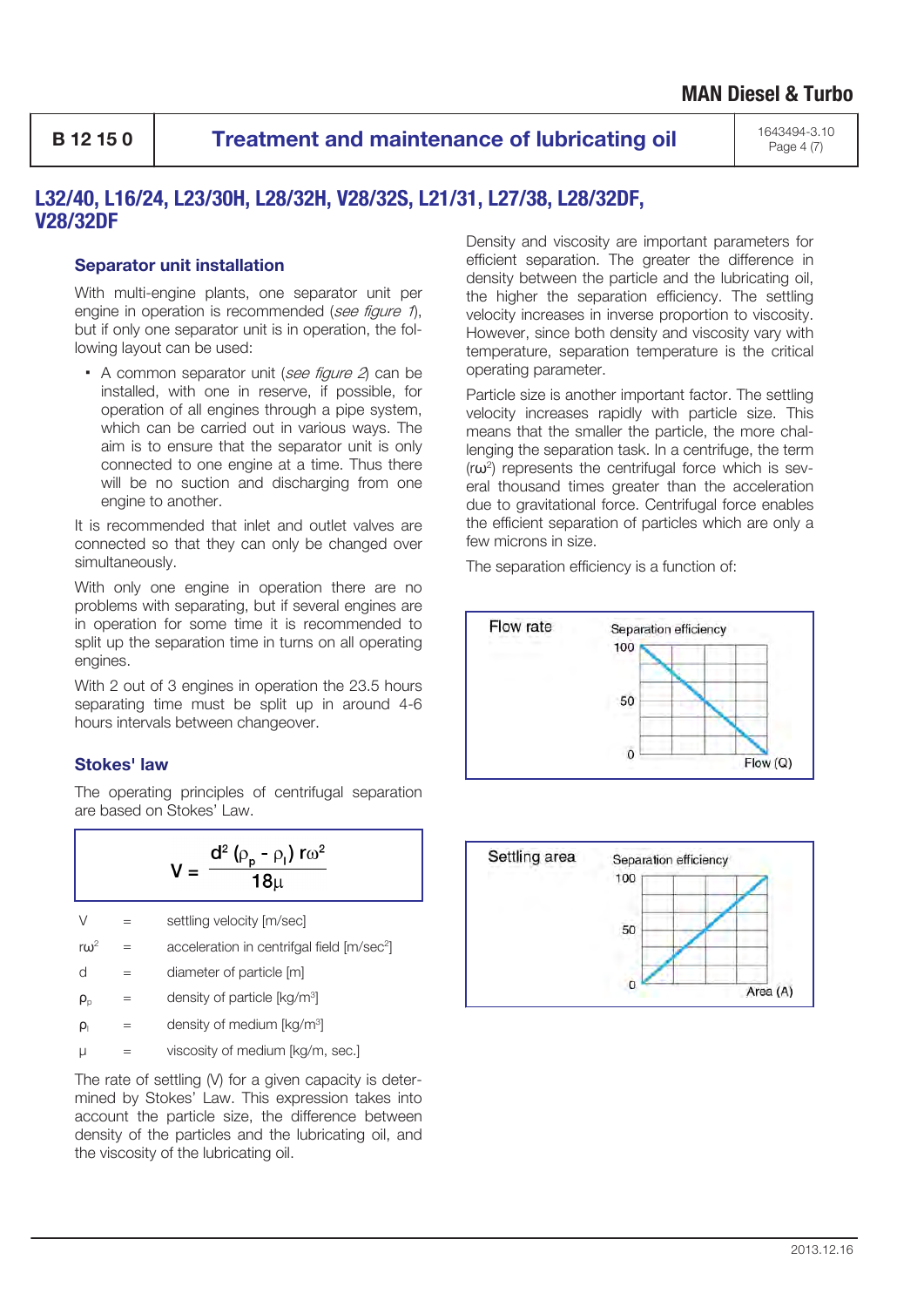# **MAN Diesel & Turbo**

1643494-3.10

# **Page 5 (7) Treatment and maintenance of lubricating oil**  $\left\{\right.$  **B 12 15 0**



### **L32/40, L16/24, L23/30H, L28/32H, V28/32S, L21/31, L27/38, L28/32DF, V28/32DF**

tor unit. In order to ensure that the centrifugal forces separate the heavy contaminants in the relatively limited time that they are present in the separator bowl, the separator unit must always be operated with an inlet temperature of 95-98°C for lubricating oil.

A control circuit including a temperature transmitter and a PI-type controller with accuracy of  $\pm 2^{\circ}$ C must be installed. If steam-heated, a correctly sized steam valve should be fitted with the right KvS value. The steam trap must be a mechanical float type. The most common heaters on board are steam heaters. This is due to the fact that steam in most cases is available at low cost.

Most ships are equipped with an exhaust boiler utilizing the exhaust gases to generate steam.

A large proportion of smaller tonnage does, however, use electric heaters.

It is essential to keep the incoming oil temperature to the separator unit steady with only a small variation in temperature allowed (maximum ±2°C).

The position of the interface between oil and water in the separator bowl is a result of the density and the viscosity of the oil, which in turn depends on the temperature.

### **Flow rate**

It is known that separation efficiency is a function of the separator unit's flow rate. The higher the flow rate, the more particles are left in the oil and therefore the lower the separation efficiency. As the flow rate is reduced, the efficiency with which particles are removed increases and cleaning efficiency thus improves. It is, however, essential to know at what capacity adequate separation efficiency is reached in the specific case.

In principle, there are three ways to control the flow:

▪ Adjustment of the built-in safety valve on the pump.

This method is NOT recommended since the built-on valve is nothing but a safety valve.

The opening pressure is often too high and its characteristic far from linear.

In addition, circulation in the pump may result in oil emulsions and cavitation in the pump.

▪ A flow regulating valve arrangement on the pressure side of the pump, which bypasses the separator unit and re-circulates part of the

## **Operating parameters**

Various operating parameters affect separation efficiency. These include temperature, which controls both lubricating oil viscosity and density, flow rate and maintenance.

## **Temperature of lubricating oil before separator unit**

It is often seen that the lubricating oil pre-heaters are undersized, have very poor temperature control, the steam supply to the pre-heater is limited or the temperature set point is too low.

Often the heater surface is partly clogged by deposits. These factors all lead to reduced separation temperature and hence the efficiency of the separa-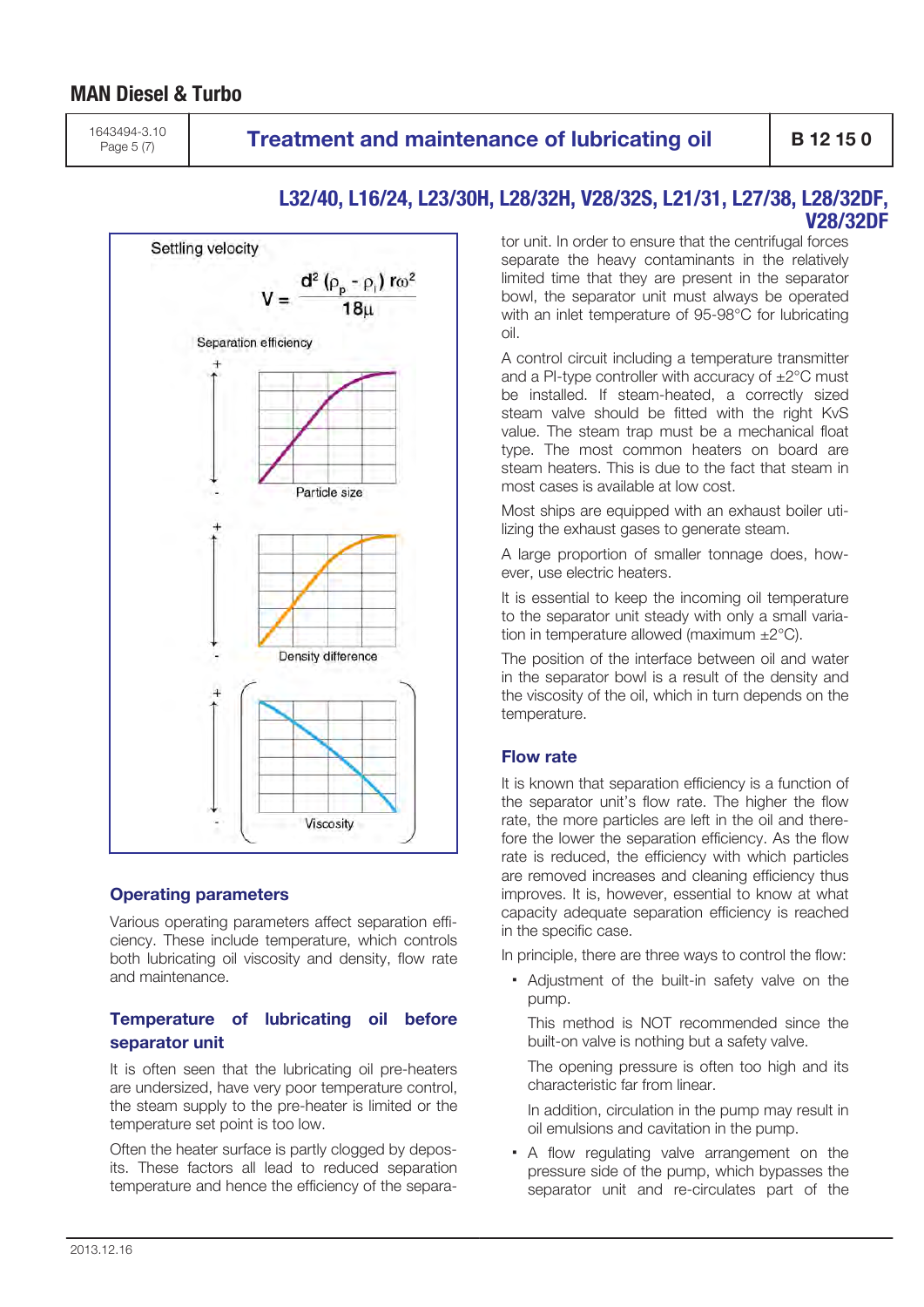**B 12 15 0 Treatment and maintenance of lubricating oil** 1643494-3.10

Page 6 (7)

## **L32/40, L16/24, L23/30H, L28/32H, V28/32S, L21/31, L27/38, L28/32DF, V28/32DF**

untreated lubricating oil back to the treated oil return line, from the separator unit and NOT directly back to the suction side of the pump.

The desired flow rate is set manually by means of the flow regulating valve. Further, the requirement for backpressure in the clean oil outlet MUST also be fulfilled, helping to maintain the correct interface position.

▪ Speed control of the pump motor with a frequency converter or a 2-speed motor.

This is a relatively cheap solution today and is a good alternative for flow control.

### **Maintenance**

Proper maintenance is an important, but often overlooked operating parameter that is difficult to quantify. If the bowl is not cleaned in time, deposits will form on the bowl discs, the free channel height will be reduced, and flow velocity increases. This further tends to drag particles with the liquid flow towards the bowl's centre resulting in decreased separation efficiency.

### **Check of lubricating oil system**

For cleaning of the lubricating oil system after overhauls and inspection of the lubricating oil piping system the following checks must be carried out:

- 1. Examine the piping system for leaks.
- 2. Retighten all bolts and nuts in the piping system.
- 3. Move all valves and cocks in the piping system. Lubricate valve spindles with graphite or similar.
- 4. Blow through drain pipes.
- 5. Check flexible connections for leaks and damages.
- 6. Check manometers and thermometers for possible damages.

## **Deterioration of oil**

Oil seldomly loses its ability to lubricate, i.e. to form a friction-decreasing oil film, but it may become corrosive to the steel journals of the bearings in such a way that the surface of these journals becomes too rough and wipes the bearing surface.

In that case the bearings must be renewed, and the journals must also be polished. The corrosiveness of the lubricating oil is either due to far advanced oxidation of the oil itself (TAN) or to the presence of inorganic acids (SAN). In both cases the presence of water will multiply the effect, especially sea water as the chloride ions act as an inorganic acid.

## **Signs of deterioration**

If circulating oil of inferior quality is used and the oxidative influence becomes grave, prompt action is necessary as the last stages in the deterioration will develop surprisingly quickly, within one or two weeks. Even if this seldomly happens, it is wise to be acquainted with the signs of deterioration.

These may be some or all of the following:

- Sludge precipitation in the separator unit multiplies
- Smell of oil becomes acrid or pungent
- Machined surfaces in the crankcase become coffee-brown with a thin layer of lacquer
- Paint in the crankcase peels off or blisters
- Excessive carbon is formed in the piston cooling chamber

In a grave case of oil deterioration the system must be cleaned thoroughly and refilled with new oil.

## **Oxidation of oils**

At normal service temperature the rate of oxidation is insignificant, but the following factors will accelerate the process:

### High temperature

If the coolers are ineffective, the temperature level will generally rise. A high temperature will also arise in electrical pre-heaters if the circulation is not continued for 5 minutes after the heating has been stopped, or if the heater is only partly filled with oil.

### Catalytic action

Oxidation of the oil will be accelerated considerably if catalytic particles are present in the oil. Wear particles of copper are especially harmful, but also ferrous particles and rust are active. Furthermore, the lacquer and varnish oxidation products of the oil itself have an accelerating effect. Continuous cleaning of the oil is therefore important to keep the sludge content low.

### **Water washing**

Water washing of HD oils (heavy duty) must not be carried out.